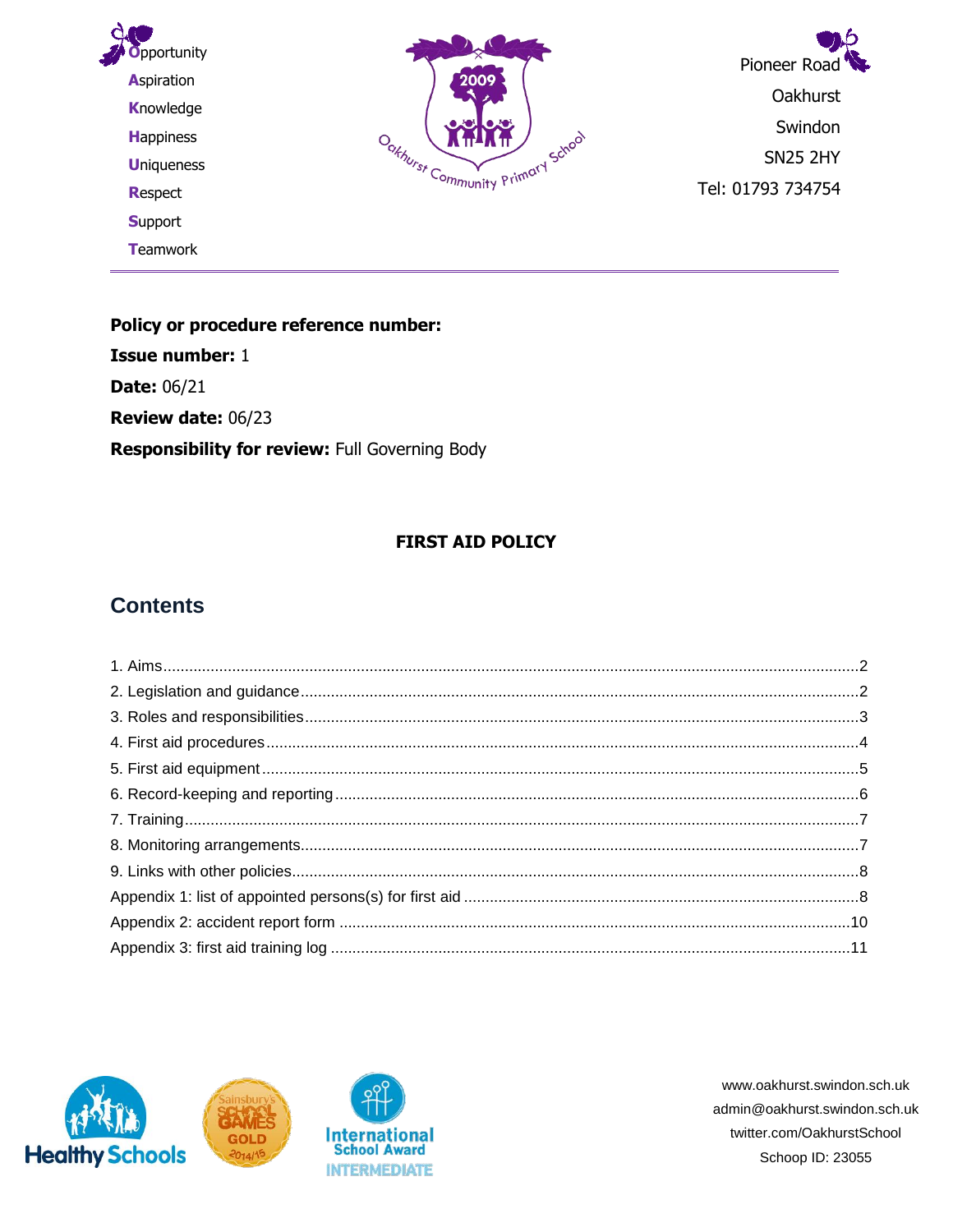## <span id="page-1-0"></span>1. Aims

The aims of our first aid policy are to:

- Ensure the health and safety of all staff, pupils and visitors
- Ensure that staff and governors are aware of their responsibilities with regards to health and safety
- Provide a framework for responding to an incident and recording and reporting the outcomes

# <span id="page-1-1"></span>2. Legislation and guidance

This policy is based on the [Statutory Framework for the Early Years Foundation Stage](https://www.gov.uk/government/publications/early-years-foundation-stage-framework--2) and [Early](https://www.gov.uk/government/publications/early-years-foundation-stage-framework--2/early-years-foundation-stage-coronavirus-disapplications)  [years foundation stage: coronavirus disapplications](https://www.gov.uk/government/publications/early-years-foundation-stage-framework--2/early-years-foundation-stage-coronavirus-disapplications) guidance, advice from the Department for Education on [first aid in schools,](https://www.gov.uk/government/publications/first-aid-in-schools) [health and safety in schools](https://www.gov.uk/government/publications/health-and-safety-advice-for-schools) and actions for schools during the [coronavirus outbreak,](https://www.gov.uk/government/publications/actions-for-schools-during-the-coronavirus-outbreak) and the following legislation:

- [The Health and Safety \(First Aid\) Regulations 1981,](http://www.legislation.gov.uk/uksi/1981/917/regulation/3/made) which state that employers must provide adequate and appropriate equipment and facilities to enable first aid to be administered to employees, and qualified first aid personnel
- [The Management of Health and Safety at Work Regulations 1992,](http://www.legislation.gov.uk/uksi/1992/2051/regulation/3/made) which require employers to make an assessment of the risks to the health and safety of their employees
- [The Management of Health and Safety at Work Regulations 1999,](http://www.legislation.gov.uk/uksi/1999/3242/contents/made) which require employers to carry out risk assessments, make arrangements to implement necessary measures, and arrange for appropriate information and training
- **[The Reporting of Injuries, Diseases and Dangerous Occurrences Regulations](http://www.legislation.gov.uk/uksi/2013/1471/schedule/1/paragraph/1/made) (RIDDOR) 2013, which** state that some accidents must be reported to the Health and Safety Executive (HSE), and set out the timeframe for this and how long records of such accidents must be kept
- [Social Security \(Claims and Payments\) Regulations 1979,](http://www.legislation.gov.uk/uksi/1979/628) which set out rules on the retention of accident records
- [The School Premises \(England\) Regulations 2012,](http://www.legislation.gov.uk/uksi/2012/1943/regulation/5/made) which require that suitable space is provided to cater for the medical and therapy needs of pupils





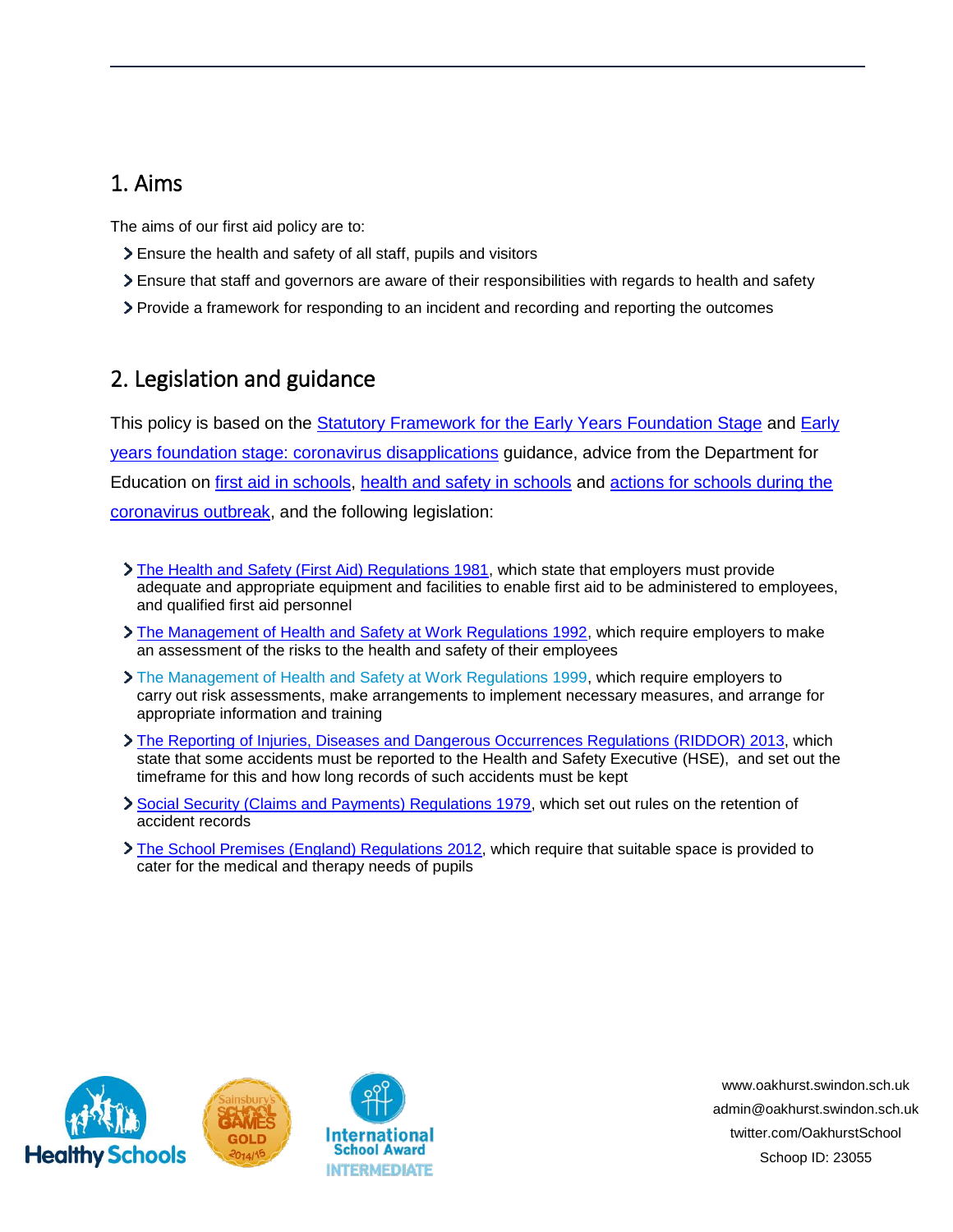# <span id="page-2-0"></span>3. Roles and responsibilities

### **3.1 Appointed person(s) and first aiders**

The school's appointed person(s) (see appendix 1) They are responsible for:

- > Taking charge when someone is injured or becomes ill
- Ensuring there is an adequate supply of medical materials in first aid kits, and replenishing the contents of these kits (named staff will inform Mrs Cotter when stocks are low in the surplus stock stored in the staff room cupboard)
- Ensuring that an ambulance or other professional medical help is summoned when appropriate

First aiders are trained and qualified to carry out the role (see section 7) and are responsible for:

- Acting as first responders to any incidents; they will assess the situation where there is an injured or ill person, and provide immediate and appropriate treatment
- Sending pupils home to recover, where necessary
- Filling in an accident report on the same day, or as soon as is reasonably practicable, after an incident (see the template in appendix 2)
- > Keeping their contact details up to date

Our school's first aiders are listed in appendix 1. Their names will also be displayed prominently around the school.

### **3.2 The local authority and governing board**

Swindon Local Authority has ultimate responsibility for health and safety matters in the school, but delegates responsibility for the strategic management of such matters to the school's governing board.

The governing board delegates operational matters and day-to-day tasks to the head teacher and staff members.

#### **3.4 The Head Teacher**

The Head Teacher is responsible for the implementation of this policy, including:

- Ensuring that an appropriate number of trained first aid personnel are present in the school at all times
- Ensuring that first aiders have an appropriate qualification, keep training up to date and remain competent to perform their role
- Ensuring all staff are aware of first aid procedures
- Ensuring appropriate risk assessments are completed and appropriate measures are put in place
- Undertaking, or ensuring that Class Teachers undertake, risk assessments, as appropriate, and that appropriate measures are put in place
- Ensuring that adequate space is available for catering to the medical needs of pupils
- Reporting specified incidents to the HSE when necessary (see section 6)





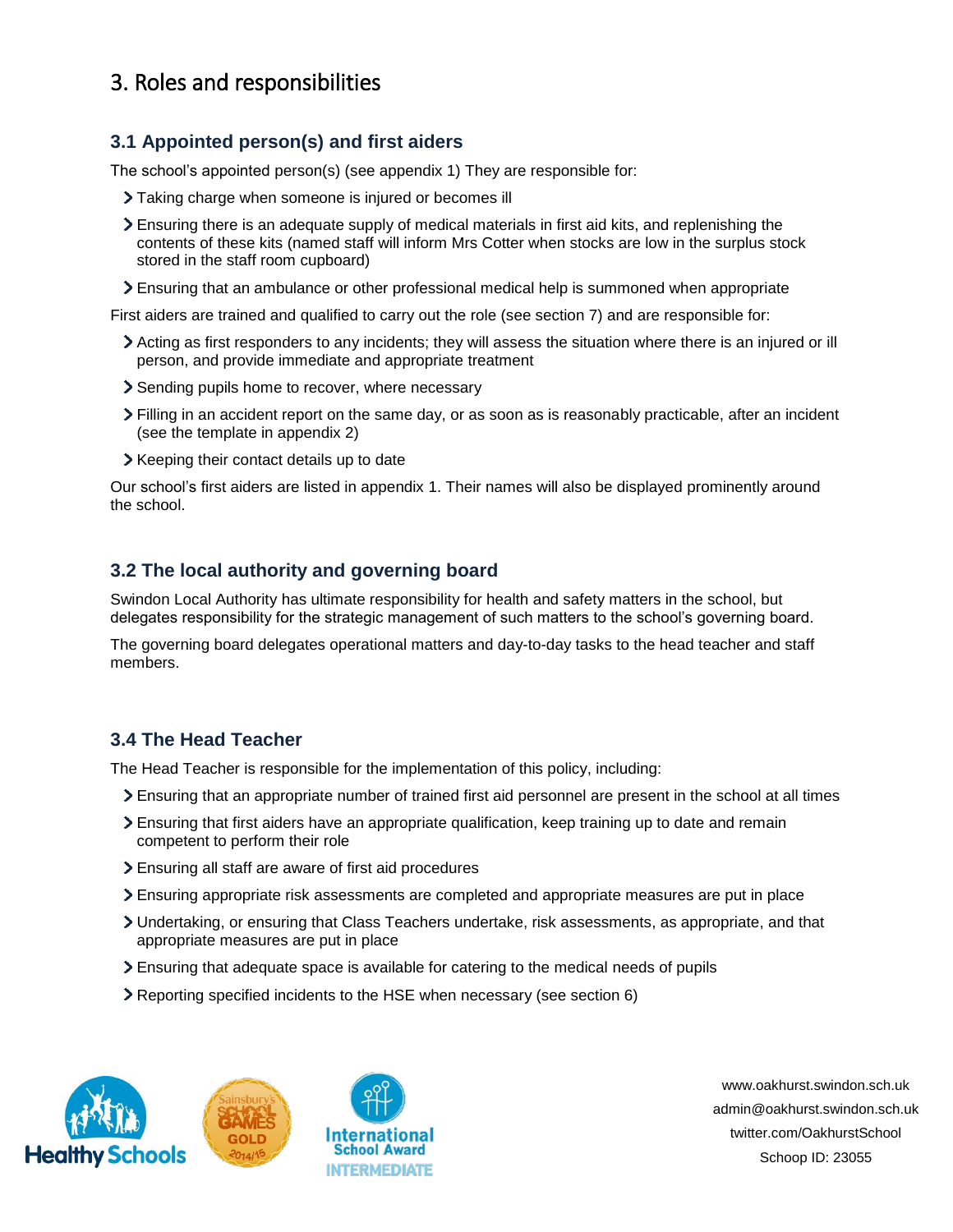## **3.5 Staff**

School staff are responsible for:

- Ensuring they follow first aid procedures
- Ensuring they know who the first aiders in school are
- Completing accident reports (see appendix 2) for all incidents they attend to where a first aider is not called
- Informing the Head Teacher or their manager of any specific health conditions or first aid needs

# <span id="page-3-0"></span>4. First aid procedures

### **4.1 In-school procedures**

In the event of an accident resulting in injury:

- The closest member of staff present will assess the seriousness of the injury and seek the assistance of a qualified first aider, if appropriate, who will provide the required first aid treatment
- The first aider, if called, will assess the injury and decide if further assistance is needed from a colleague or the emergency services. They will remain on scene until help arrives
- The first aider will also decide whether the injured person should be moved or placed in a recovery position
- If the first aider judges that a pupil is too unwell to remain in school, parents will be contacted and asked to collect their child. Upon their arrival, the first aider will recommend next steps to the parents
- If emergency services are called, the Head Teacher/Deputy Head Teacher or a member of the Admin team will contact parents immediately
- The first aider will complete an accident report form on the same day or as soon as is reasonably practical after an incident resulting in an injury

There will be at least 1 person who has a current paediatric first aid (PFA) certificate on the premises at all times.

**During coronavirus**: we will use our 'best endeavours' to ensure 1 person with a full PFA certificate is on site when children aged 2 to 5 are present. If, after taking all possible steps in our power, we're still unable to secure a staff member with a full PFA certificate, we will carry out a written risk assessment and ensure someone with a current first aid at work or emergency PFA certification is on site at all times when these children are.

**During coronavirus**: first aiders will follow Health and Safety Executive (HSE) guidance for [first aid](https://www.hse.gov.uk/coronavirus/first-aid-and-medicals/first-aid-certificate-coronavirus.htm)  [during coronavirus.](https://www.hse.gov.uk/coronavirus/first-aid-and-medicals/first-aid-certificate-coronavirus.htm) They will try to assist at a safe distance from the casualty as much as possible and minimise the time they share a breathing zone. Treating any casualty properly will be the first concern. Where it is necessary for first aid provision to be administered in close proximity, those administering it will pay particular attention to sanitation measures immediately afterwards including washing their hands.





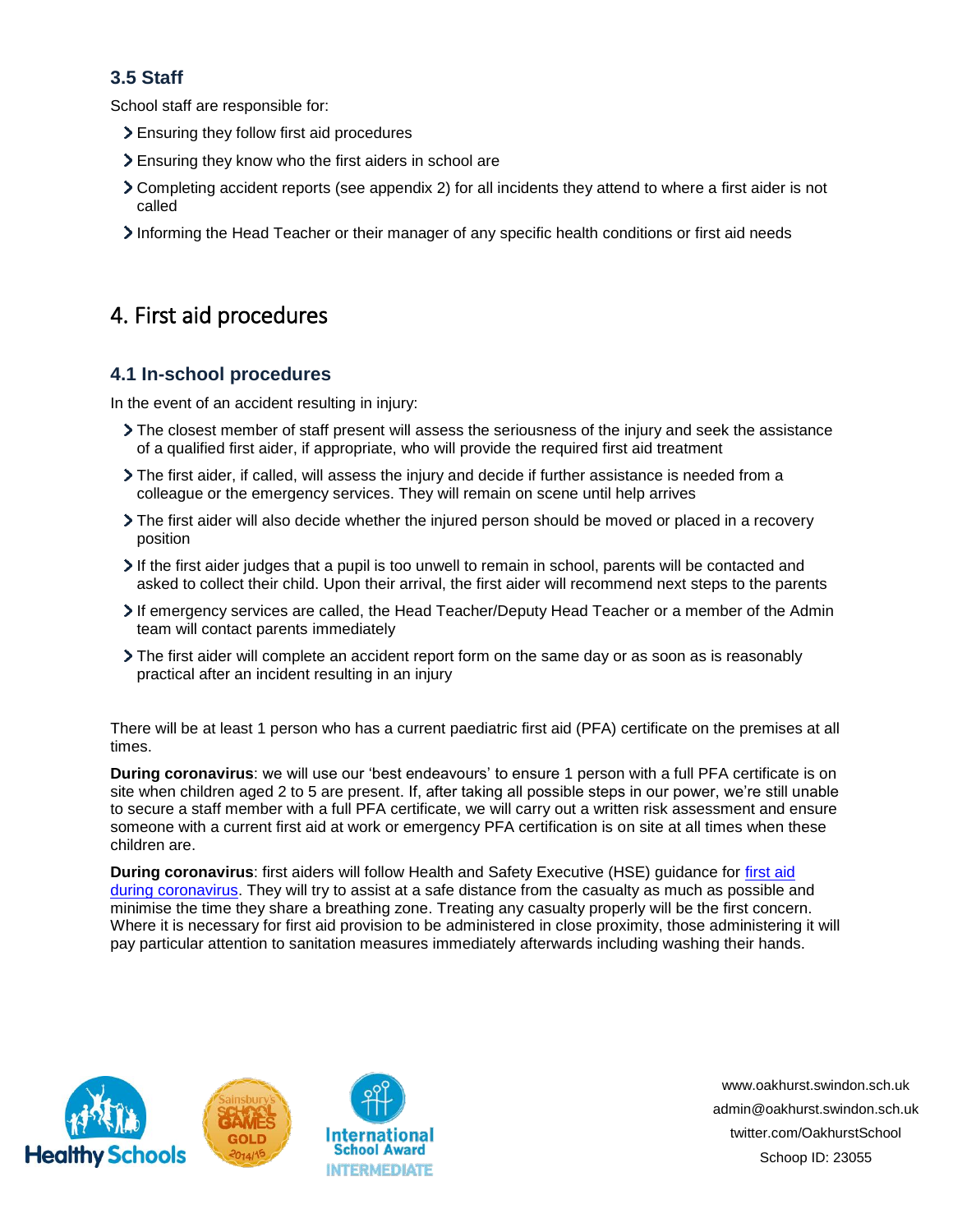### **4.2 Off-site proced**u**res**

When taking pupils off the school premises, staff will ensure they always have the following:

- > A school mobile phone
- > A portable first aid kit
- Information about the specific medical needs of pupils
- > Parents' contact details

Risk assessments will be completed by the Class Teacher prior to any educational visit that necessitates taking pupils off school premises.

There will always be at least 1 first aider with a current paediatric first aid (PFA) certificate on school trips and visits, as required by the statutory framework for the Early Years Foundation Stage.

**During coronavirus**: we will use our 'best endeavours' to ensure 1 person with a full PFA certificate accompanies children on outings when children aged 2 to 5 are present. If, after taking all possible steps in our power, we're still unable to secure a staff member with a full PFA certificate, we will include this in our written risk assessment and ensure someone with a current first aid at work or emergency PFA certification accompanies these children on the outing. Outings will only be undertaken if it is safe to do so. We will take account of any government advice in relation to educational visits during the coronavirus pandemic.

## <span id="page-4-0"></span>5. First aid equipment

A typical first aid kit in our school will include the following:

- A leaflet with general first aid advice
- > Regular and large bandages
- > Eye pad bandages
- > Triangular bandages
- > Adhesive tape
- > Safety pins
- > Disposable gloves
- > Antiseptic wipes
- > Plasters of assorted sizes
- > Scissors
- > Cold compresses
- > Burns dressings

Each class will have an allocated red rucksack which will be hung on a high hook in the classroom. The rucksack will contain a first aid kit, children's medications and individual care plans. The rucksacks will be taken out for break, lunchtimes, P.E. lessons and trips.





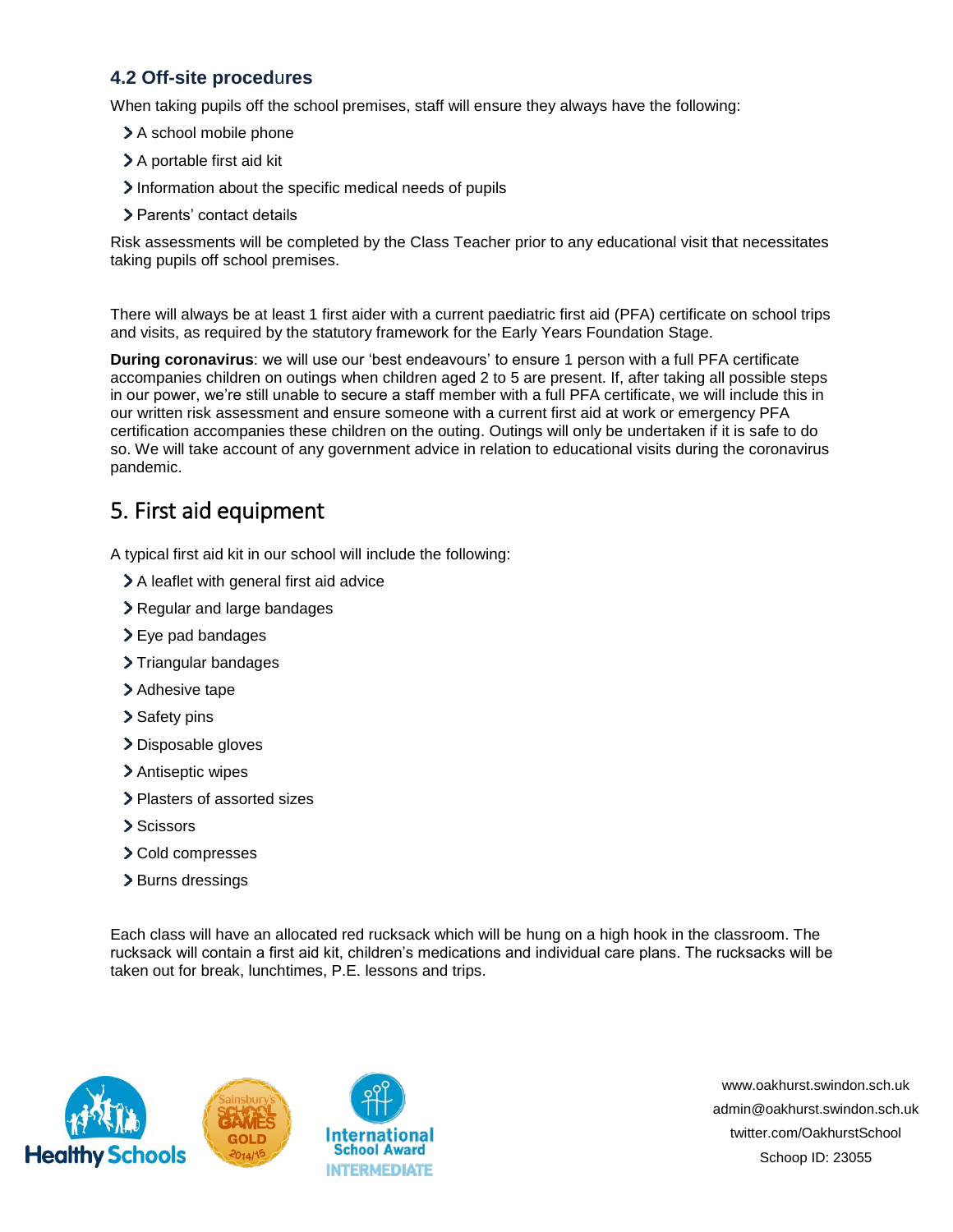The larger First aid kits are stored in:

- > The Year 1 Area by the printer (by the back door)
- > Bottom of the Year 5/6 stairs

In the event of a child's Asthma inhaler not working, school keep a spare inhaler which can be used for pupils who have signed consent to do so in the event of an emergency.

## <span id="page-5-0"></span>6. Record-keeping and reporting

#### **6.1 First aid and accident record book**

- An accident form will be completed by the first aider on the same day or as soon as possible after an incident resulting in an injury
- As much detail as possible should be supplied when reporting an accident, including all of the information included in the accident form at appendix 2
- A copy of the accident report form will also be added to the pupil's educational record by Admin staff.
- Records held in the first aid and accident book will be retained by the school for a minimum of 3 years, in accordance with regulation 25 of the Social Security (Claims and Payments) Regulations 1979, and then securely disposed of.
- 6.2 Reporting to the HSE

The School Business Manager will keep a record of any accident which results in a reportable injury, disease, or dangerous occurrence as defined in the RIDDOR 2013 legislation (regulations 4, 5, 6 and 7).

The School Business Manager will report these to the Swindon Borough Council's Health and Safety Executive as soon as is reasonably practicable and in any event within 10 days of the incident.

Reportable injuries, diseases or dangerous occurrences include:

> Death

> Specified injuries, which are:

- Fractures, other than to fingers, thumbs and toes
- Amputations
- Any injury likely to lead to permanent loss of sight or reduction in sight
- Any crush injury to the head or torso causing damage to the brain or internal organs
- Serious burns (including scalding)
- Any scalding requiring hospital treatment
- Any loss of consciousness caused by head injury or asphyxia
- Any other injury arising from working in an enclosed space which leads to hypothermia or heatinduced illness, or requires resuscitation or admittance to hospital for more than 24 hours
- Injuries where an employee is away from work or unable to perform their normal work duties for more than 7 consecutive days (not including the day of the incident)
- Where an accident leads to someone being taken to hospital
- Near-miss events that do not result in an injury, but could have done. Examples of near-miss events relevant to schools include, but are not limited to:





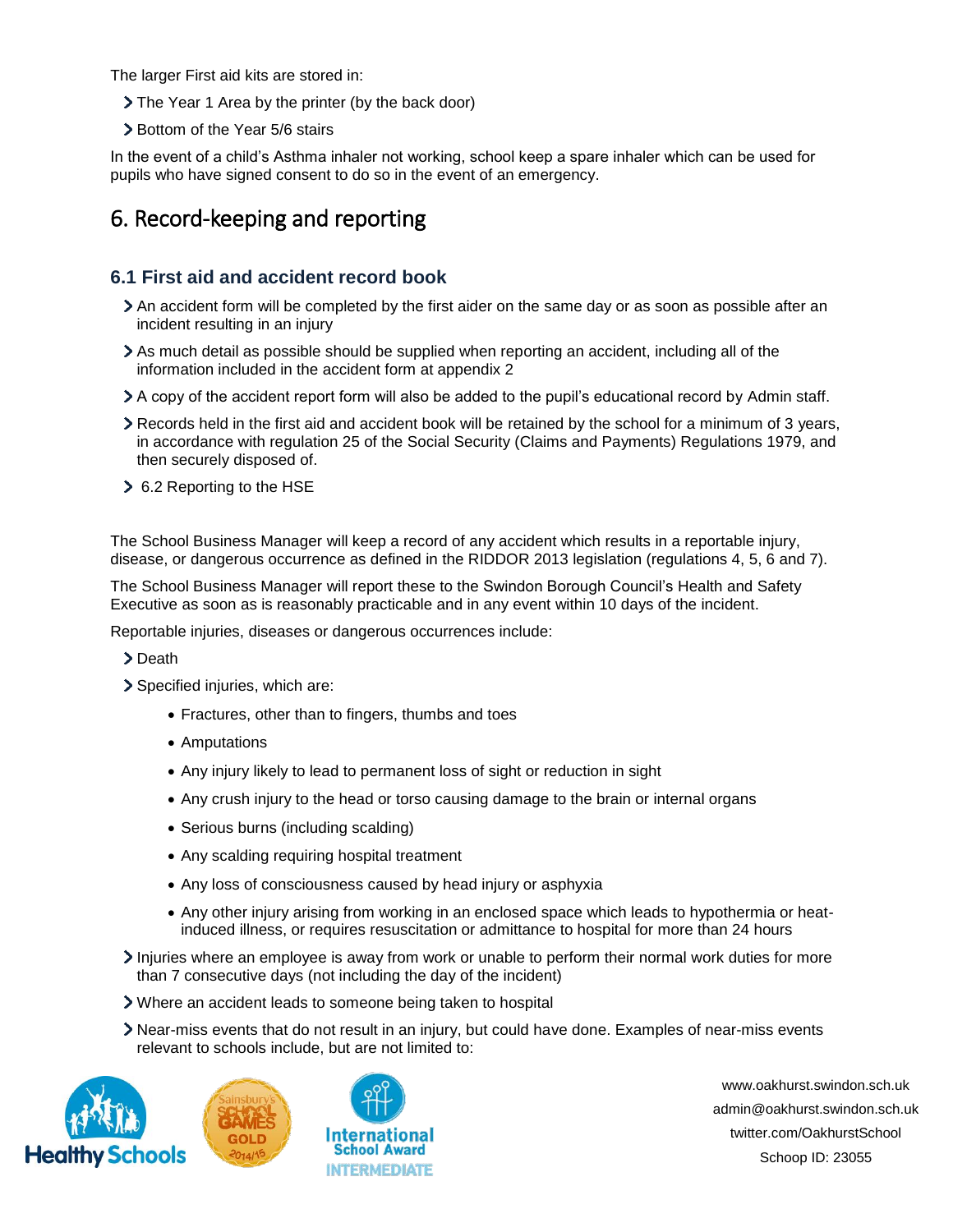- The collapse or failure of load-bearing parts of lifts and lifting equipment
- The accidental release of a biological agent likely to cause severe human illness
- The accidental release or escape of any substance that may cause a serious injury or damage to health
- An electrical short circuit or overload causing a fire or explosion

Information on how to make a RIDDOR report is available here:

#### [How to make a RIDDOR report, HSE](http://www.hse.gov.uk/riddor/report.htm)

http://www.hse.gov.uk/riddor/report.htm

### **6.3 Notifying parents**

The Class Teacher or adult in charge will inform parents of any accident or injury sustained by a pupil, and any first aid treatment given, on the same day, or as soon as reasonably practicable.

### **6.4 Reporting to Ofsted and child protection agencies**

The Head Teacher will notify Ofsted of any serious accident, illness or injury to, or death of, a pupil while in the school's care. This will happen as soon as is reasonably practicable, and no later than 14 days after the incident.

The Head Teacher will also notify The Local Authority of any serious accident or injury to, or the death of, a pupil while in the school's care.

# <span id="page-6-0"></span>7. Training

All school staff are able to undertake first aid training if they would like to.

All first aiders must have completed a training course, and must hold a valid certificate of competence to show this. The school will keep a register of all trained first aiders, what training they have received and when this is valid until (see appendix 3).

Staff are encouraged to renew their first aid training when it is no longer valid.

At all times, at least 1 staff member will have a current paediatric first aid (PFA) certificate which meets the requirements set out in the Early Years Foundation Stage statutory framework and is updated at least every 3 years.

**During coronavirus**: if PFA certificate requalification training is prevented for reasons associated with the pandemic, the validity of current PFA certificates (expiring on or after 1 October 2020) can be extended to 31 March 2021 at the latest. We will do our best to arrange requalification training at the earliest opportunity. If staff members' certificates do need to be extended, we will encourage them to access online resources to refresh their knowledge of paediatric first aid procedures while waiting for face-to-face training.

## <span id="page-6-1"></span>8. Monitoring arrangements

This policy will be reviewed by the SENDCo annually.

At every review, the policy will be approved by the Head Teacher and the full governing board.





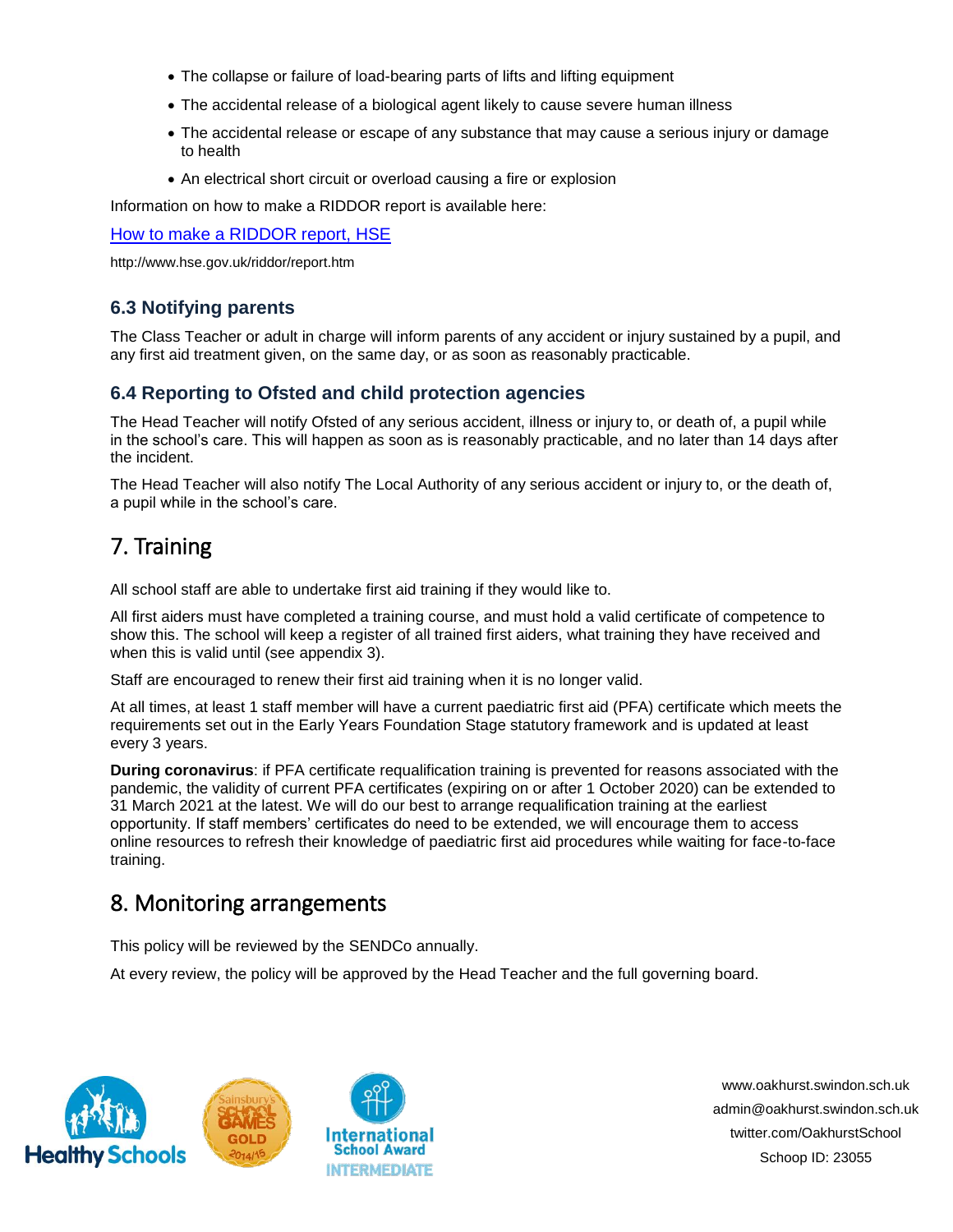# <span id="page-7-0"></span>9. Links with other policies

This first aid policy is linked to the

- > Health and safety policy
- > Risk assessment policy
- > Policy on supporting pupils with medical conditions

## <span id="page-7-1"></span>Appendix 1: list of appointed persons(s) for first aid

| <b>STAFF MEMBER'S NAME</b> | <b>ROLE</b>                            | <b>CONTACT DETAILS</b> |
|----------------------------|----------------------------------------|------------------------|
| <b>Teresa Askins</b>       | <b>Nursery Nurse</b>                   | 01793 734754           |
| Teresa Beach               | <b>High Needs TA</b>                   | 01793 734754           |
| Abi Bond                   | <b>High Needs TA</b>                   | 01793 734754           |
| Ermanda Burgaj             | <b>High Needs TA</b>                   | 01793 734754           |
| Amber Byrne                | <b>Teaching Assistant</b>              | 01793 734754           |
| Lizzie Christopher         | <b>Head Teacher</b>                    | 01793 734754           |
| Natasha Cotter             | <b>Higher Level Teaching Assistant</b> | 01793 734754           |
| Rosie Cozens               | <b>Teaching Assistant</b>              | 01793 734754           |
| Sarah Dalby                | Teacher                                | 01793 734754           |
| Claire Dolan               | <b>High Needs TA</b>                   | 01793 734754           |
| Pascale Dorey              | <b>High Needs TA</b>                   | 01793 734754           |
| Nicola Drew                | <b>Teaching Assistant</b>              | 01793 734754           |
| <b>Claire Edwards</b>      | <b>Teaching Assistant</b>              | 01793 734754           |
| Emma Foster                | <b>Teaching Assistant</b>              | 01793 734754           |
| Julia Gibbs                | <b>Teaching Assistant</b>              | 01793 734754           |
| Pip Grisley                | <b>High Needs TA</b>                   | 01793 734754           |
| Junika Gurung              | <b>Teaching Assistant</b>              | 01793 734754           |
| Sarah Gaulton              | <b>Teaching Assistant</b>              | 01793 734754           |
| Laura Manchester           | <b>SENDCo</b>                          | 01793 734754           |





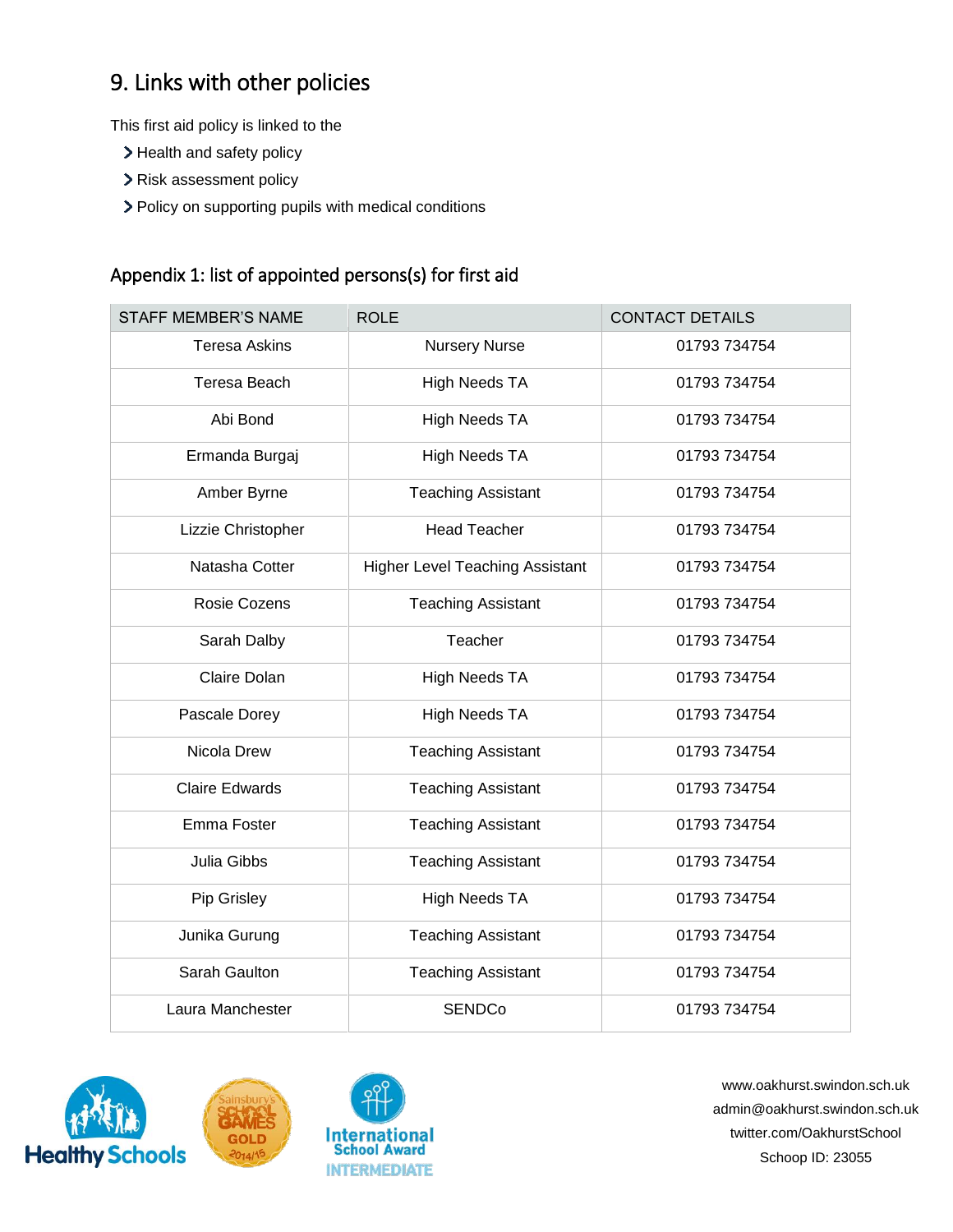| <b>STAFF MEMBER'S NAME</b> | <b>ROLE</b>               | <b>CONTACT DETAILS</b> |
|----------------------------|---------------------------|------------------------|
| <b>Kara Nesbitt</b>        | Teacher                   | 01793 734754           |
| Leanne Newbury             | Teacher                   | 01793 734754           |
| Gemma Newton               | <b>Teaching Assistant</b> | 01793 734754           |
| Kerry Paterson             | <b>High Needs TA</b>      | 01793 734754           |
| Laura Ralph                | <b>High Needs TA</b>      | 01793 734754           |
| Rebecca Reeves             | <b>High Needs TA</b>      | 01793 734754           |
| Angie Serratore            | Admin Officer             | 01793 734754           |
| Carla Skinner              | <b>Teaching Assistant</b> | 01793 734754           |
| <b>Michelle Stoddard</b>   | <b>Teaching Assistant</b> | 01793 734754           |
| Paul Strange               | Deputy Head               | 01793 734754           |
| Sarah Vincent              | <b>Teaching Assistant</b> | 01793 734754           |
| Emma Woodbridge            | <b>High Needs TA</b>      | 01793 734754           |
| <b>Martin Woods</b>        | Caretaker                 | 01793 734754           |

<span id="page-8-0"></span>

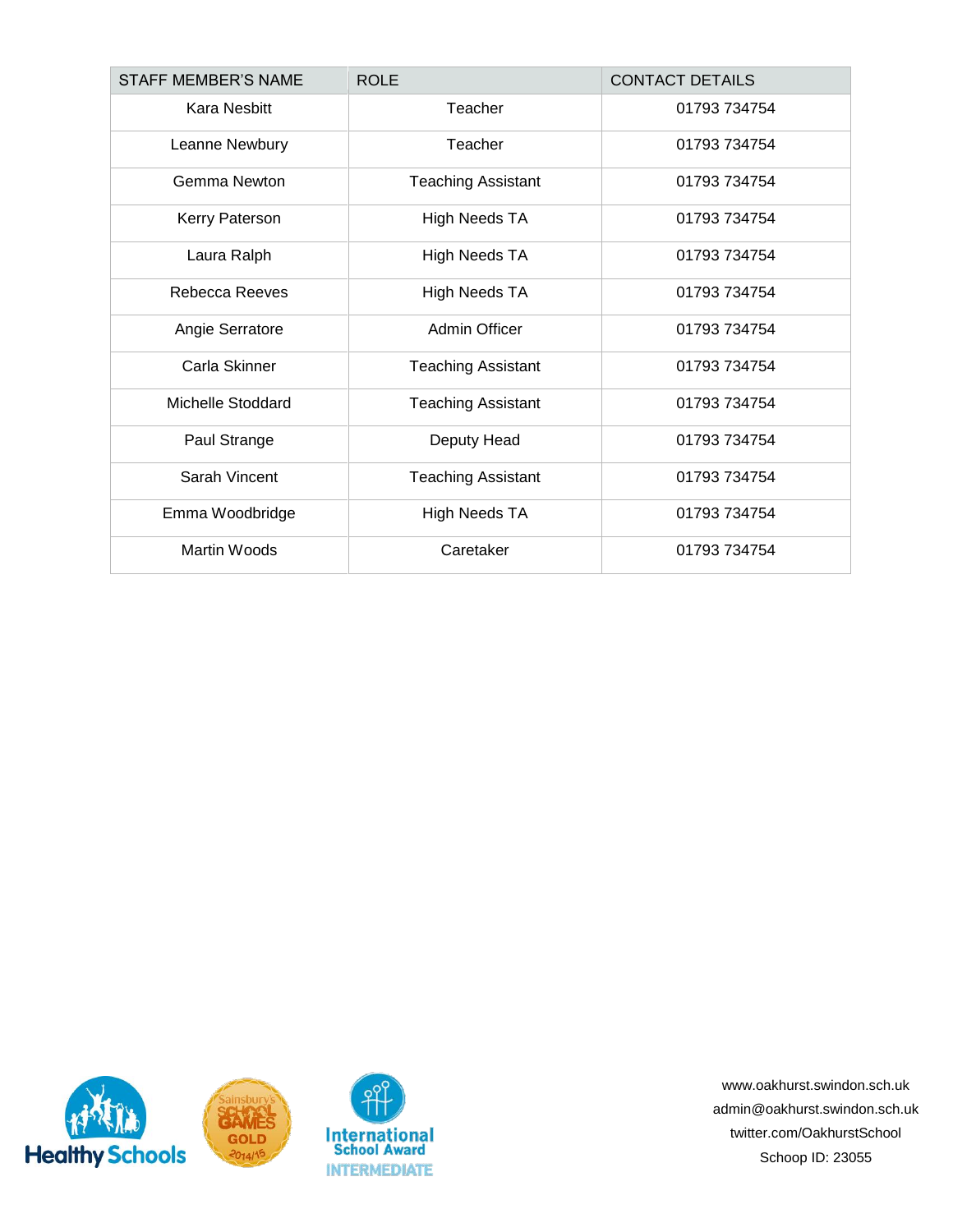## Appendix 2: accident report form

| Pupil Details            | Context                  |             |              |         | Type of Injury       | Injury Site              | Immediate Action         | Notification                |
|--------------------------|--------------------------|-------------|--------------|---------|----------------------|--------------------------|--------------------------|-----------------------------|
|                          |                          | Location    |              | Weather | Bump                 | Haad                     | Comforted                | Class teacher (verbal)      |
| <b>FULL NAME:</b>        | Date:                    | Front:      | Back:        | Wet     | Bruise               | Face                     | Bathed                   | Telephone parent            |
|                          | $\mathcal{F}$<br>$\cdot$ | Flayground  | Playground   | Raining | Abrasion, graze      | Eye (R./L)               | Dressed                  | Text measure sent to parent |
|                          |                          | Sports Zone | Field        | Windy   | Cut                  | Neck, back, spine        | Cold compress applied    | Slip sent home              |
| CLASS:                   | Time                     | Trim-Irail  | Climbing Fr. | Misty   | Sprain               | Chest, abdoman           | Inhaler given            | Headleecher (verbal)        |
|                          | з                        |             | Fort         | Foggy   | Swelling             | Shoulder (R / L)         | Parents called           | Other (please specify)      |
|                          |                          | in school:  | Purple Path  | loy.    | Redness              | Upper arm (R/L)          | Ambulance called         |                             |
| Person Completing Report |                          | Classroom   | Yellow Surf. | Dry     | Sus fracture break   | 目bow (R / L)             | Child taken to hosoital  |                             |
|                          |                          | Hall        | Tranquil, G. | Sunny   | Bum, ecsid           | Lower arm, wrist (R / L) |                          | Details of scoldant         |
| NAME                     |                          | Other       | Out. Class:  |         | Other (please spec.) | Hand (R/L)               | Subsequent Action        |                             |
|                          |                          |             |              |         |                      | Hip joint, thigh (R / L) | Child continued playing  |                             |
|                          |                          |             |              |         |                      | Knee (R / L)             | Child went back to class |                             |
| SIGNATURE:               |                          |             |              |         |                      | Lower log (R / L)        | Child went home          |                             |
|                          |                          |             |              |         |                      | Ankle (R./L)             | Child work to hospital   |                             |
|                          |                          |             |              |         |                      | Foot (R / L)             |                          |                             |
|                          |                          |             |              |         |                      | Other (specify)          |                          |                             |
|                          |                          |             |              |         |                      |                          |                          |                             |
| Pupil Details            | Context                  |             |              |         | Type of Injury       | Injury Site              | Immediate Action         | Notification                |
|                          |                          | Location    |              | Weather | Bump.                | Head                     | Comforted                | Class teacher (verbal)      |
| FULL NAME:               | Date:                    | Front       | Back:        | Welt    | <b>Bruise</b>        | Face                     | Bathed                   | Telephone parent            |
|                          | 177                      | Playaround  | Playpround   | Raining | Abrasion, graze      | Eye (R/L)                | Dressed                  | Text message sent to parent |
|                          |                          | Sports Zone | Field-       | Windy   | Cut                  | Neck, back, spine.       | Cold compress applied    | Slip sent home              |
| CLASS:                   | Time                     | Trim-Irail  | Climbing Fr. | Misty   | Sprain               | Chest, abdomen           | Inheler given            | Headteacher (verbal)        |
|                          | $\sim$                   |             | Fort.        | Foggy   | Swelling             | Shoulder (R / L)         | Parents called           | Other (please specify)      |
|                          |                          | In school:  | Purple Path  | loy.    | Redness              | Upper arm (R / L)        | Ambulance called         |                             |
| Person Completing Report |                          | Classroom   | Yellow Burf. | Dry     | Sus, fracture, break | Elbow (R/L)              | Child taken to hospital  |                             |
|                          |                          | Hall        | Tranquil, G. | Sunny   | Burn, scald          | Lower arm, wrist (R / L) |                          | Details of accident         |
| NAME:                    |                          | Other       | Out. Class.  |         | Other (please spec.) | Hand (R./L)              | Subsequent Action        |                             |
|                          |                          |             |              |         |                      | Hip joint, thigh (R./L)  | Child confinued playing  |                             |
|                          |                          |             |              |         |                      | Knee (R / L)             | Child went beck to class |                             |
| SIGNATURE:               |                          |             |              |         |                      | LowerTep (R / L)         | Child went home          |                             |
|                          |                          |             |              |         |                      | Arkle (R / L)            | Child went to hospital   |                             |
|                          |                          |             |              |         |                      | Foot (R/L)               |                          |                             |
|                          |                          |             |              |         |                      |                          |                          |                             |
|                          |                          |             |              |         |                      | Other (specify)          |                          |                             |

<span id="page-9-0"></span>